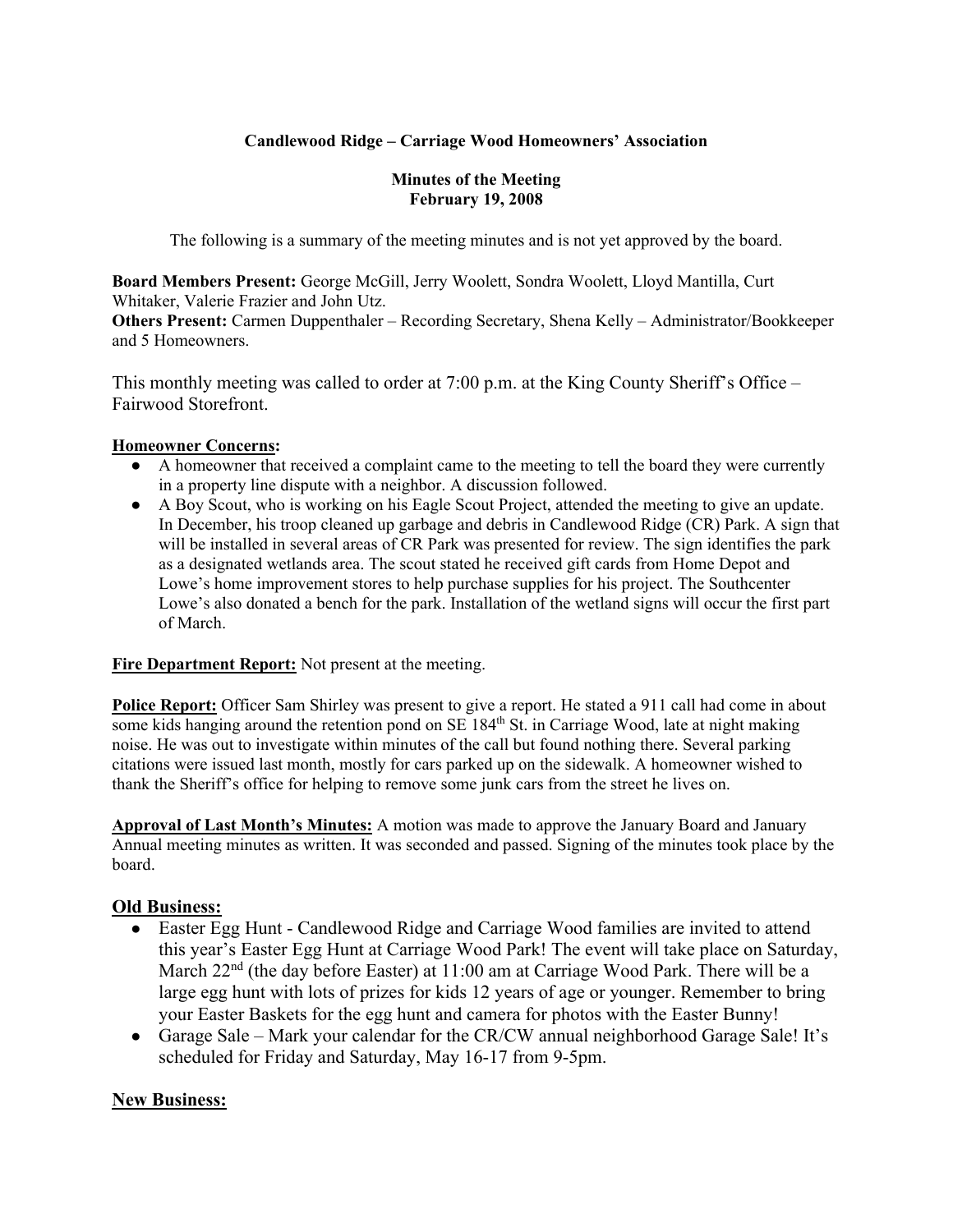- Nominating Committee Chairperson A motion was made to elect John Utz as the Chairperson of the Nominating Committee. It was seconded as passed by the board.
- Board of Director Assignments A motion was made to elect:
	- George McGill President
	- Curt Whitaker Vice President
	- Jerry Woolett Treasurer
	- Jerry Woolett Common Area Maintenance
	- Sondra Woolett Architectural Control
	- Lloyd Mantilla Complaints Negotiation
	- $\circ$  John Utz Legal & Insurance
	- Valerie Frazier Board Member at Large
	- The motion was seconded and passed unanimously by the board.
- Rental Homes A new committee is forming to discuss ways to enforce the new Rental / Leasing Rule & Regulation. Approximately 37 homeowners have responded to our online poll in favor of limiting the number of rentals within our neighborhood. This will be a topic of discussion at the April  $15<sup>th</sup>$  board meeting. Homeowners are encouraged to attend the meeting to discuss this topic and volunteer for the new committee.
- Mailbox Stands A discussion took place regarding the conformity of mailbox stands in our neighborhood. A committee will be forming to further discuss this matter. If you have interest in standardizing mailboxes within our neighborhood, please volunteer for this committee.
- Trash Receptacles Another area the board looks to enforce this year is the garbage can and trash receptacle provision of the Aesthetics Rule and Regulation.

**Treasurer's Report:** A summary of the financial statement was given. We are early in the fiscal year so there is nothing of significance to report. Remember, the first quarter of HOA dues/assessments were delinquent as of January 31, 2008 and accrue interest if not paid within 30 days of the due date. The HOA needs to update/revise the dues collection and delinquent dues collection policies. Proposed changes have been provided to the Board for their review and consideration. A subcommittee meeting will follow to further discuss.

King County Sheriff Patrol – 16 hours of patrolling services were provided in January 2008.

### **Committee Reports: Common Areas Report:**

- A homeowner bordering Candlewood Ridge Park contacted the HOA about a potentially dangerous tree along their property line. After measuring the area, it was determined the tree is partially on the homeowners and HOA property. The homeowner has agreed to pay half the cost of removing the tree. The tree is actually a split trunk tree. There are two main trunks beginning at ground level with the dangerous trunk splitting about 15' up. The dangerous trunk was cut down on February 14<sup>th</sup>. There is some discussion as to whether the other trunk should be cut down.
- **•** During the snowstorm on December 1, 2007, a vehicle slid through the SE 151<sup>st</sup> Ave. entrance of Carriage Wood and destroyed the entrance sign on the east side. The driver's insurance will pay for the damage. Restoration of the brick monument part of the sign has been completed. The signage should be installed by February  $20<sup>th</sup>$ . Canber, the HOA maintenance contractor, will then do the landscaping and at the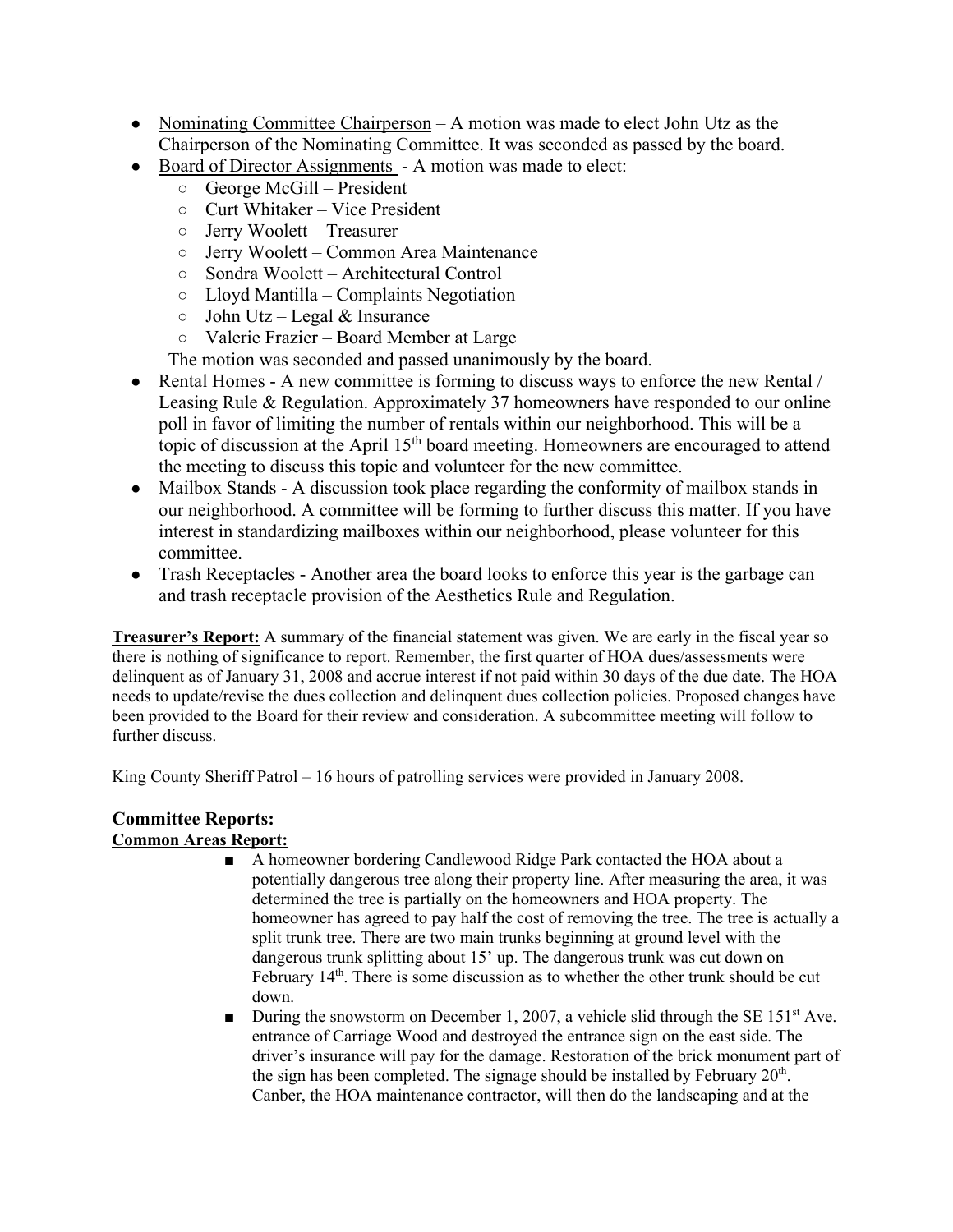same time would like to have the cherry trees and surface roots removed along both sides of the entrance. A motion was made to contract Canber to remove the cherry trees and roots for an amount not to exceed \$2,500. It was seconded and passed by the board.

■ A homeowner contacted the HOA with concerns about the slippery surface of the bridge deck in Candlewood Ridge Park. The Common Areas committee will investigate potential methods to fix that situation. As an interim measure, sand was spread over the bridge deck.

**Architectural Report:** 9 new ACC requests were submitted since last month's meeting as follows:

- $3 Roots$
- 3 Windows
- 1 Paint
- $1 -$ Shed
- 1 Landscaping

An appeal hearing was conducted on February 5, 2008 for a homeowner who installed a new roof that does not meet HOA standards and who did not submit an ACC request before the installation. Although replacing the roof will be a financial burden to this owner, the Review Board has informed the homeowner that the roof in question must be replaced in a reasonable amount of time.

The HOA CC&Rs and Rule and Regulation documents clearly state that exterior projects such as roofs, painting, fencing, decks and patios require the submission and approval of an ACC request before commencing the project. Please remember, the ACC has up to 30 days to respond to an ACC request but tries to respond much sooner. It is recommended that if a response to an ACC request has not been received within two weeks, the homeowner contact the ACC Chairperson via email at architecture@crcwhoa.org or by leaving a voice message at  $425-227-4227$ . ACC request forms can be found in the Fairwood Flyer or on the HOA website at www.crcwhoa.org. *Please do not contact the ACC Chairperson via a home phone number.* Thank you.

**Complaints Negotiations Report:** Since last meeting, 5 new complaints were received. 13 additional complaints are pending and are in the complaints process. 6 complaints were closed and closure/thank you letters were mailed out. 8 residents are currently accruing fines for being non-compliant.

Types of ongoing complaints for February 2008 are:

- 8 House
- $4 Yard$
- 1 Home Business
- 4 Vehicles
- 1 Animal

A discussion took place regarding a rental house in Candlewood Ridge that is aesthetically in bad condition. The HOA has had no luck contacting the property owner or renters living in the home. The committee will continue to address this issue.

As a reminder, all complaints must be received in writing and signed by the author. Your name, address and phone number must be included on the written complaint so the HOA can notify you that the issue is being addressed. You may then mail your complaint to the HOA address at P.O. Box 58397, Renton, WA, 98058. The HOA will keep confidential, to the full extent of the law, all personal information that is submitted, including the complainant's name. Complaint forms can be found on the HOA website at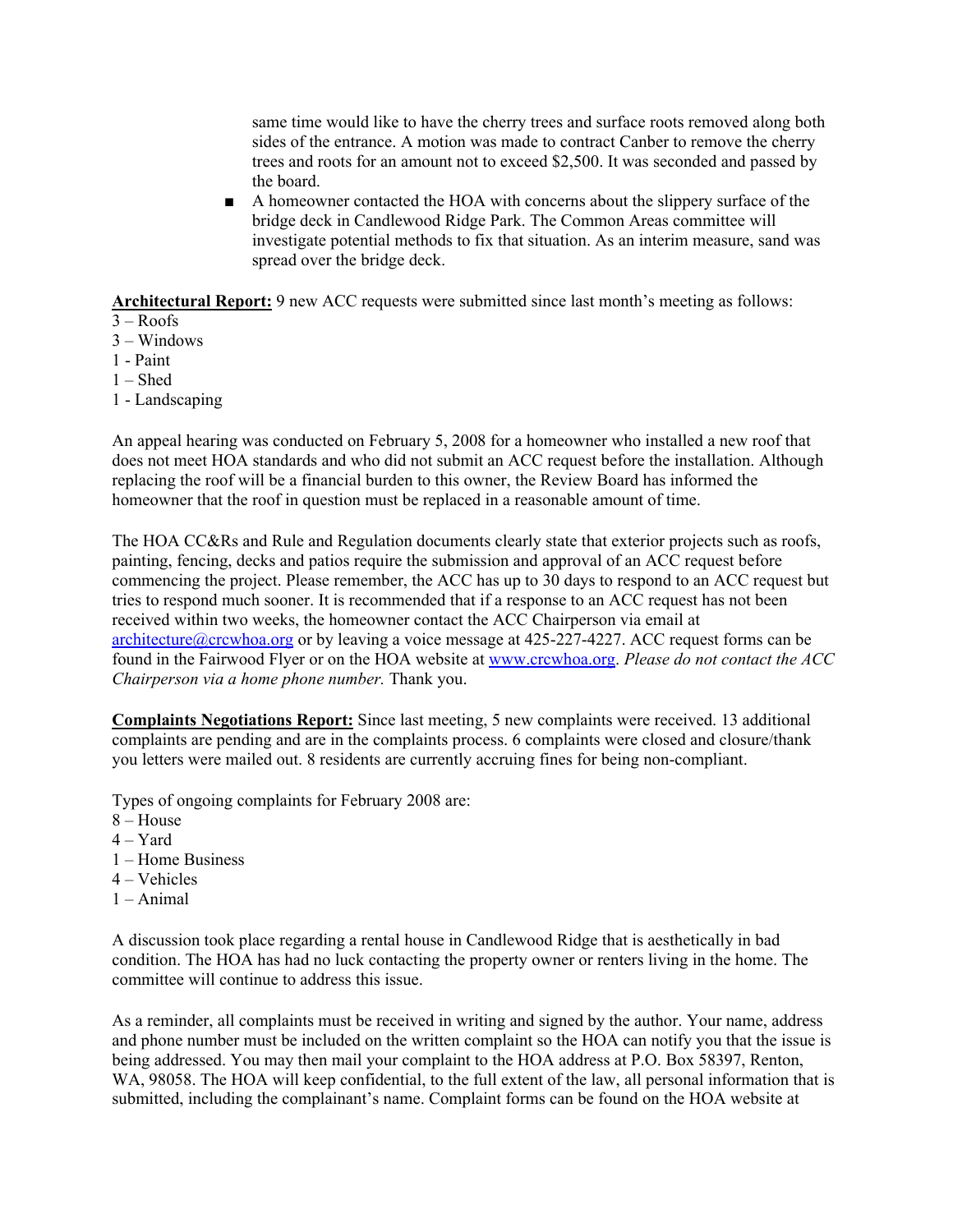#### www.crcwhoa.org.

**Legal and Insurance Report:** A brief discussion took place regarding the encroachment issue with a homeowner at CW Park. The HOA continues to pursue collection of fines associated with restoration of that area. A hearing date has been set for a homeowner who received a complaint regarding a home business.

### **Capital Improvement Committee** – Nothing new to report.

**Welcoming Committee** – If you are new to the neighborhood and would like an HOA information packet, call the HOA phone number at (425) 227-4227 and leave a voice message or send an email request to info@crcwhoa.org.

**Block Watch Committee** – If you are interested in resurrecting this important committee please contact the HOA. Volunteers for block watch captains are needed. (425) 227-4227. You can also call the King County Sheriff's Office Fairwood location at (206) 296-3846 to get information on setting up a Block Watch Program.

**Special Topics:** Visit our Website and contact the HOA via Email at: Web - www.crcwhoa.org Email – info@crcwhoa.org

A motion was made to adjourn the meeting at 9:01 p.m.

#### **Next Board Meetings:**

- March 18, 2008
- April 15, 2008
- May 20, 2008

Meetings are usually held at **7:00 p.m.** at the Sheriff's Office, Albertson's Shopping Center. All Homeowners are welcome to attend. (425) 227-4227

# **Candlewood Ridge / Carriage Wood Announcements & Reminders**

\***NEW WEBMASTER -** The HOA is looking for a new Website Administrator to maintain the Candlewood Ridge / Carriage Wood website. If you'd like to update the monthly minutes, board meeting dates, etc., please contact the HOA by calling 425-227-4227 or email at info@crcwhoa.org.

\***Easter Egg Hunt** - Candlewood Ridge and Carriage Wood families are invited to attend this year's Easter Egg Hunt at Carriage Wood Park! The event is scheduled to take place on Saturday, March 22<sup>nd</sup> (the day before Easter) at 11:00 am at Carriage Wood Park. There will be a large egg hunt with lots of prizes for kids 12 years of age or younger. Remember to bring your Easter Baskets for the egg hunt and camera to take photos with the Easter Bunny!